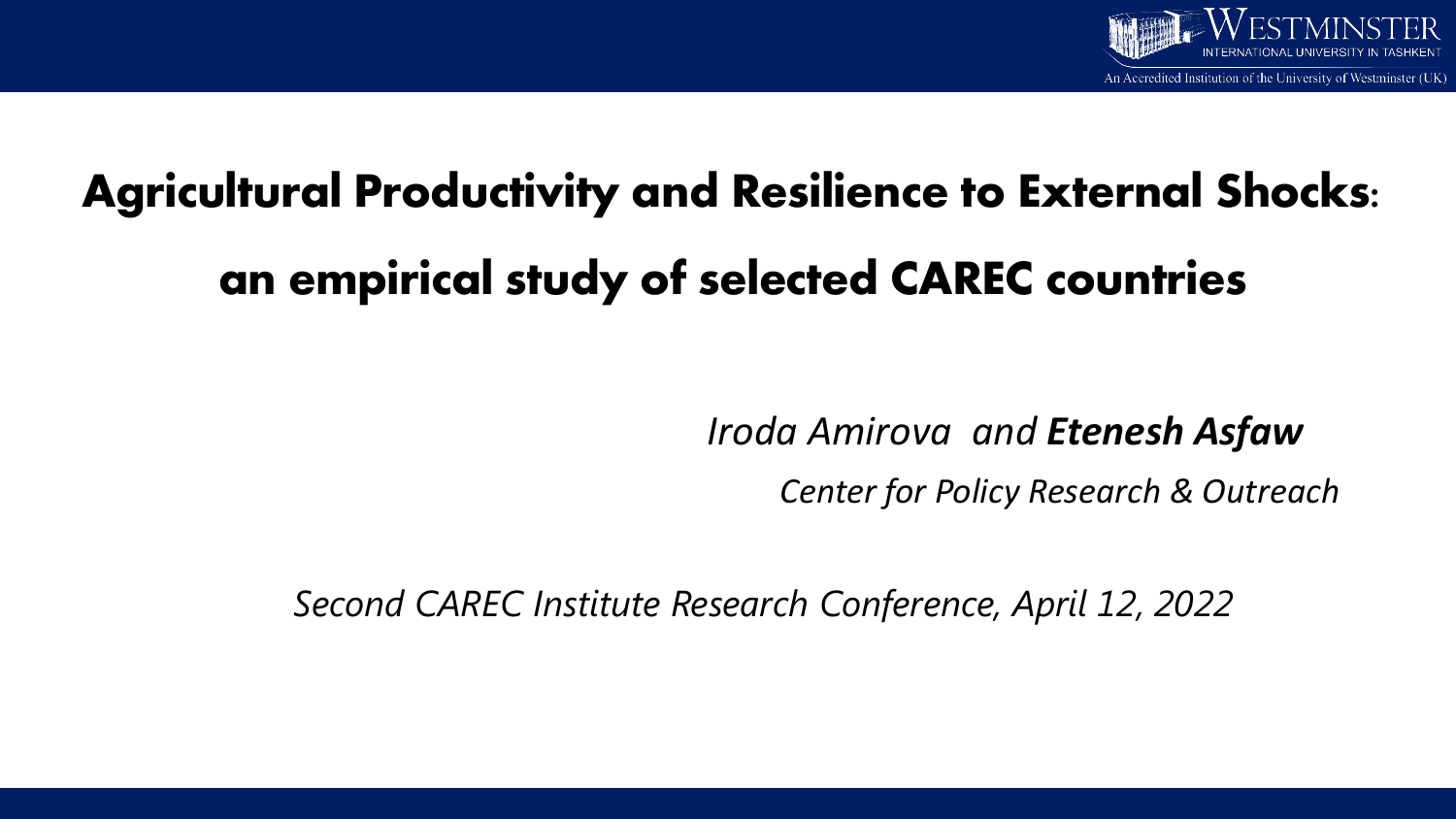### **Motivation**

- CAREC countries build their potential agricultural sector resilience over a long time. However, the actual resilience of the sector is **revealed at the time of shocks**.
- We explore the resilience of CAREC country's agriculture when faced with global shocks: **Global Financial Crisis(2008-2009) and COVID-19 pandemic (2020).**
- **How do CAREC countries agriculture sectors respond to shocks? What are the drivers of resilience? & What lessons can we draw for similar future shocks?**
- We assess **8 CAREC countries** agricultural resilience to shocks: Azerbaijan, Georgia, Kazakhstan, Kyrgyzstan, Mongolia, Pakistan, Tajikistan, and Uzbekistan.
- We apply the **analytical framework developed by Zawalińska et al. (2021**) that links revealed resilience to shocks with changes in Total Factor Productivity (TFP) index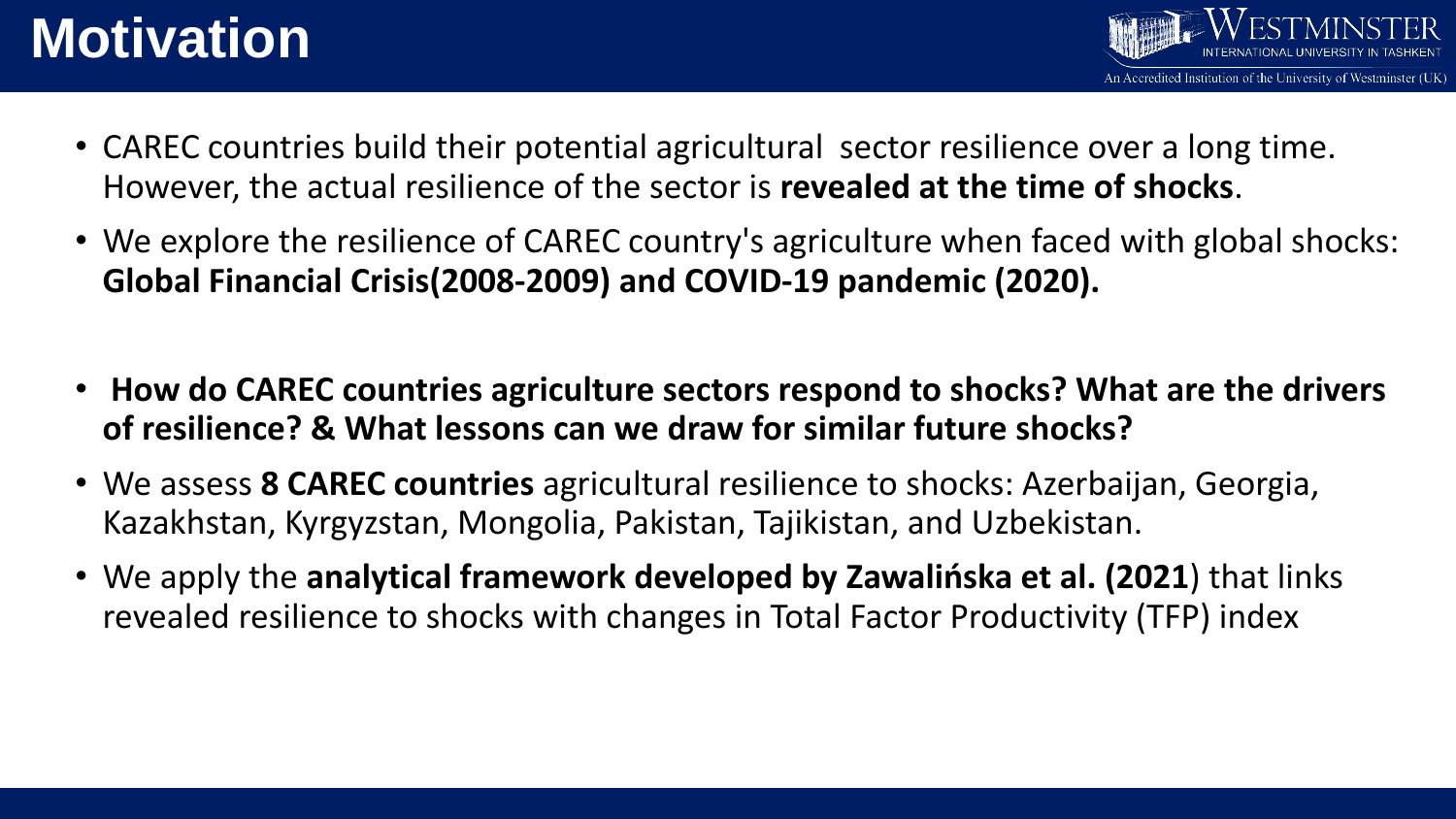# **Approach**

- **Revealed resilience** describes the capacity of the ag. System to withstand shocks while maintaining essential functions and structure during crisis.
- **TFP** is an index that measures aggregate ag. Output (value added) per unit of aggregate inputs (labour, land and capital)
- TFP is decomposed into **Technological Change**(innovation) & **Efficiency Change** (quality & scope)
- Resilience interacts /**linked** to TFP dynamics *(two-ways).*



*Source: Adapted from Zawalińska et al. (2021: p4)*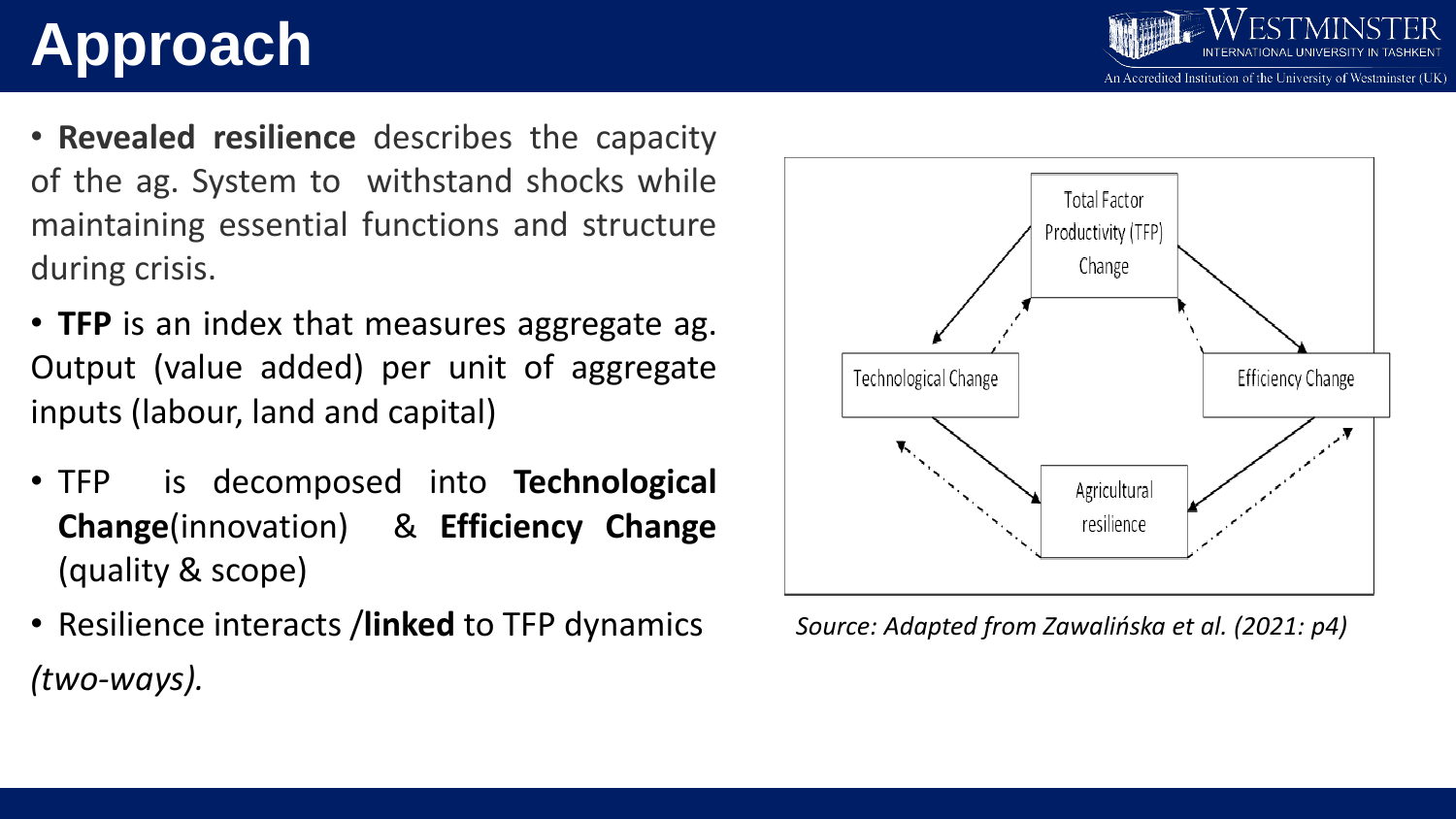# **Approach**



An Accredited Institution of the University of Westminster (UK)

| <b>Resilience</b>    | Relation b/n changes in TFP and its composition and              | <b>Definition</b>                                                 |  |  |
|----------------------|------------------------------------------------------------------|-------------------------------------------------------------------|--|--|
| capacities for       | revealed resilience                                              |                                                                   |  |  |
| Ag. system           | TFP $<$ 1 is decline, TFP=1 is stagnant, TFP $>$ 1 is a progress |                                                                   |  |  |
| Robust               | - if TFP is non-declining (stays the same or it grows)           | system has the ability to <i>maintain the essential functions</i> |  |  |
|                      | - TC and EC components of the TFP are maintained in similar      | without significant changes to its internal components            |  |  |
|                      | proportions as before the shock                                  | and processes (Urruty et al.2016)                                 |  |  |
|                      | -if TFP is non-declining                                         | system is able to adapt internal elements and processes           |  |  |
| Adaptable            |                                                                  | in response to changing external circumstances and thus           |  |  |
|                      | -the TC and EC composition show substantial changes              | continue to develop along the previous trajectory while           |  |  |
|                      |                                                                  | maintaining all vital functions (Folke et al. 2010)               |  |  |
| <b>Transformable</b> | -If TFP is declining and the TC & EC components have no          | system is unsustainable or dysfunctional and when the             |  |  |
|                      | substantial contributions to the TFP growth, the system is not   | system needs to develop or incorporate new elements               |  |  |
|                      | robust. Thus, the system needs to adapt.                         | and processes that alters the operational logic to maintain       |  |  |
|                      | -If the TFP is declining even when the composition changes, then | essential functions (Walker et al. 2004).                         |  |  |
|                      | a more extensive transformation of the system.                   |                                                                   |  |  |
|                      |                                                                  |                                                                   |  |  |
|                      |                                                                  |                                                                   |  |  |

Source: adapted from Zawalińska et al. 2021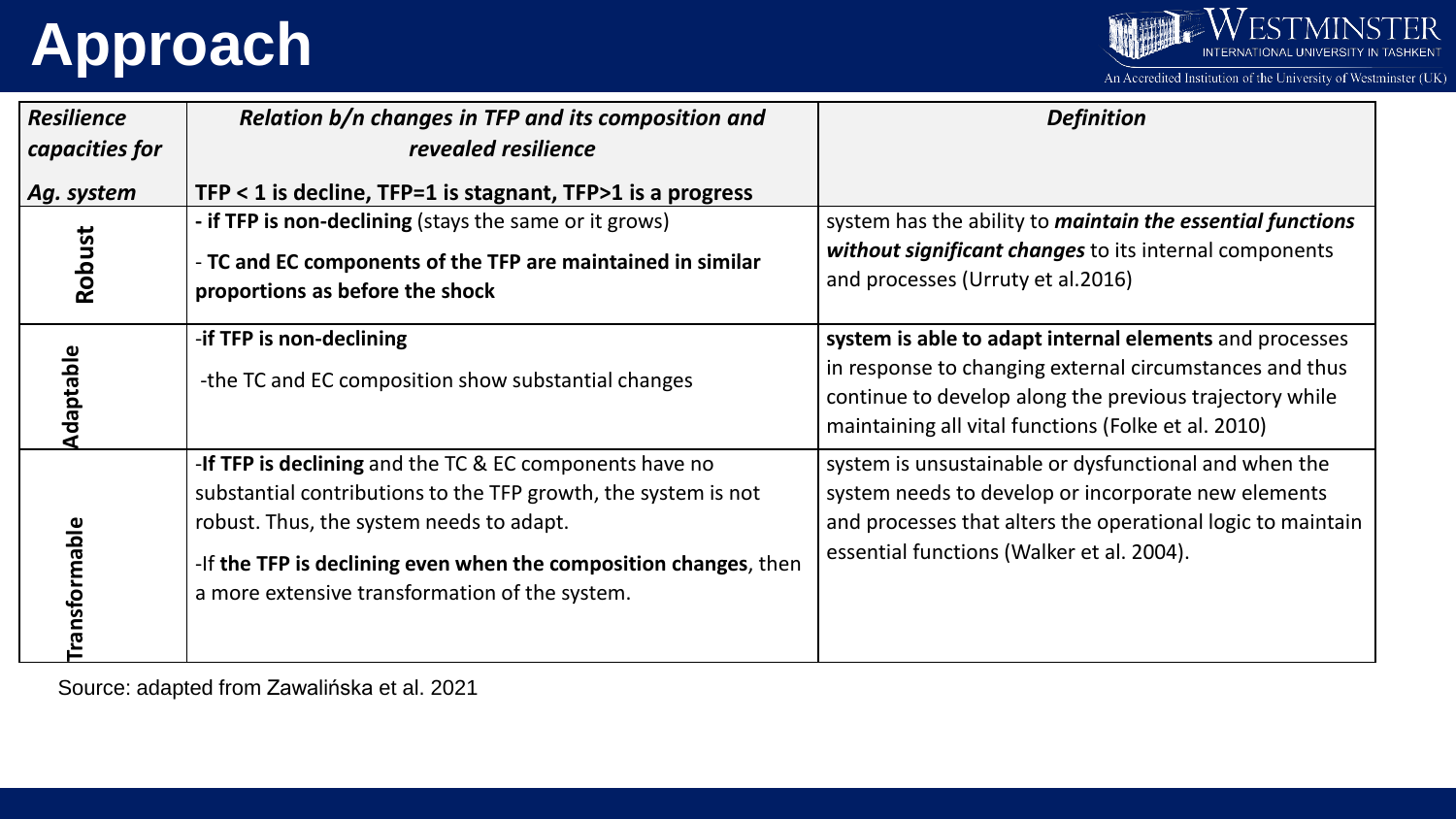## **Approach**



- compiled 20 years input data ( ag. labour, land & capital ) & agriculture output data from the FAO, World Bank, and National statistics to estimate the TFP indices.
- estimated the annual agriculture TFP index and TC and EC composition for each country for 2000-2020 using Malmquist TFP index formula.

Expression:  $m = (x^t, y^t, x^{t+1}y^{t+1}) = (TC) \times (EC)$ where, TC= $\frac{d^t(x^{t+1}, y^{t+1})}{dt^{t+1}(x^{t+1}, y^{t+1})}$  $d^{t+1}(x^{t+1},y^{t+1})$  $\times \frac{d^t(x^t, y^t)}{dt^t(x^t, y^t)}$  $d^{t+1}(x^t, y^t)$ 1/2 , and EC= $\frac{d^{t+1}(x^{t+1},y^{t+1})}{dt(x^t, y^t)}$  $d^t(x^t, y^t)$ 

• aggregated the annual TFP changes for each country in four periods. (i) Before the GFC( 2000- 2007) (ii) **During the GFC,(2008-2009)** (*external shock 1*), (iii) After the GFC but before the COVID-19 pandemic, 2010-2019, and (iv) **the global COVID-19 pandemic**, the year 2020 (*external shock 2*).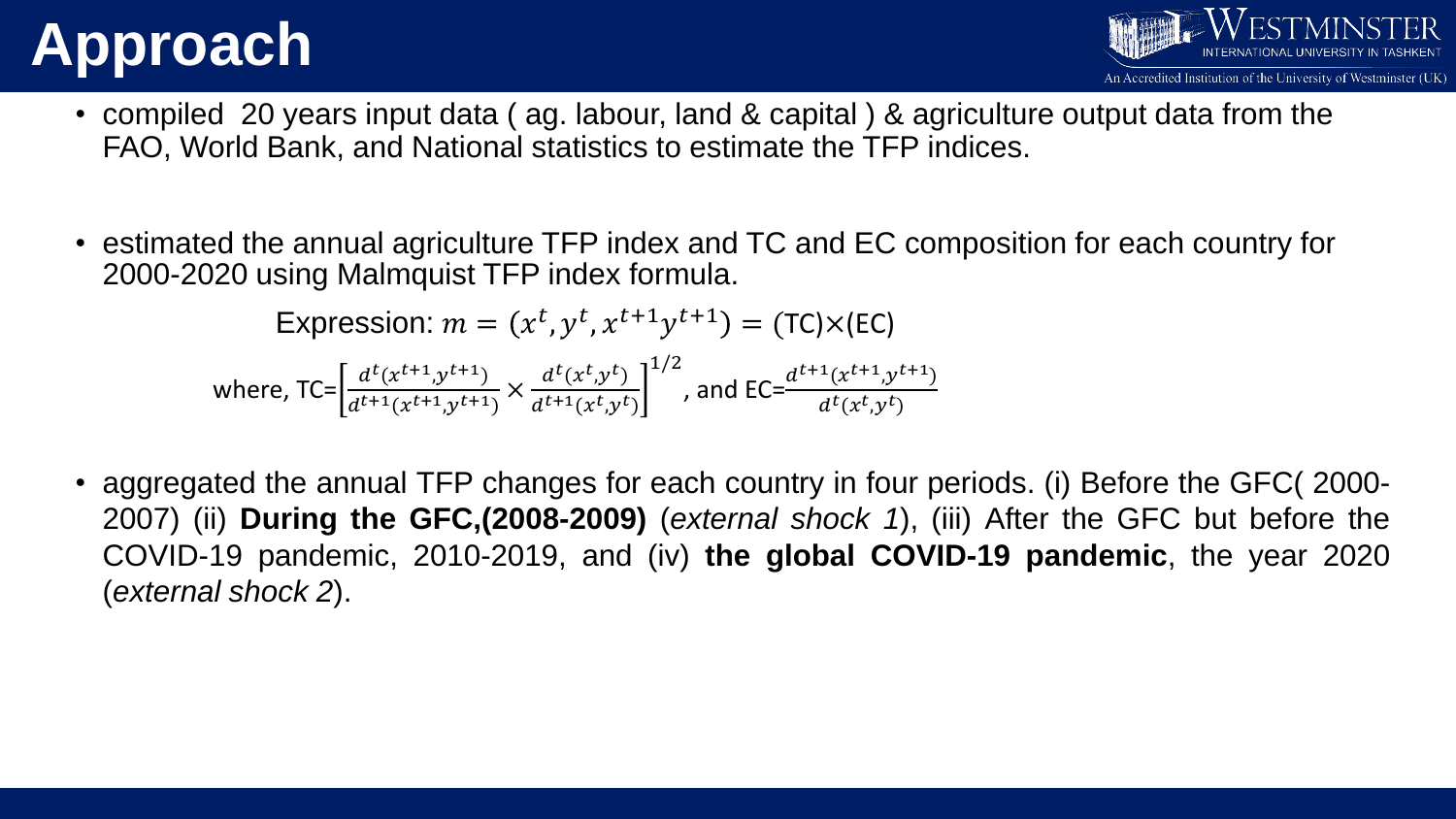### **Result of TFPC, TC & EC**

An Accredited Institution of the University of Westminster (UK)







**4. Pakistan**

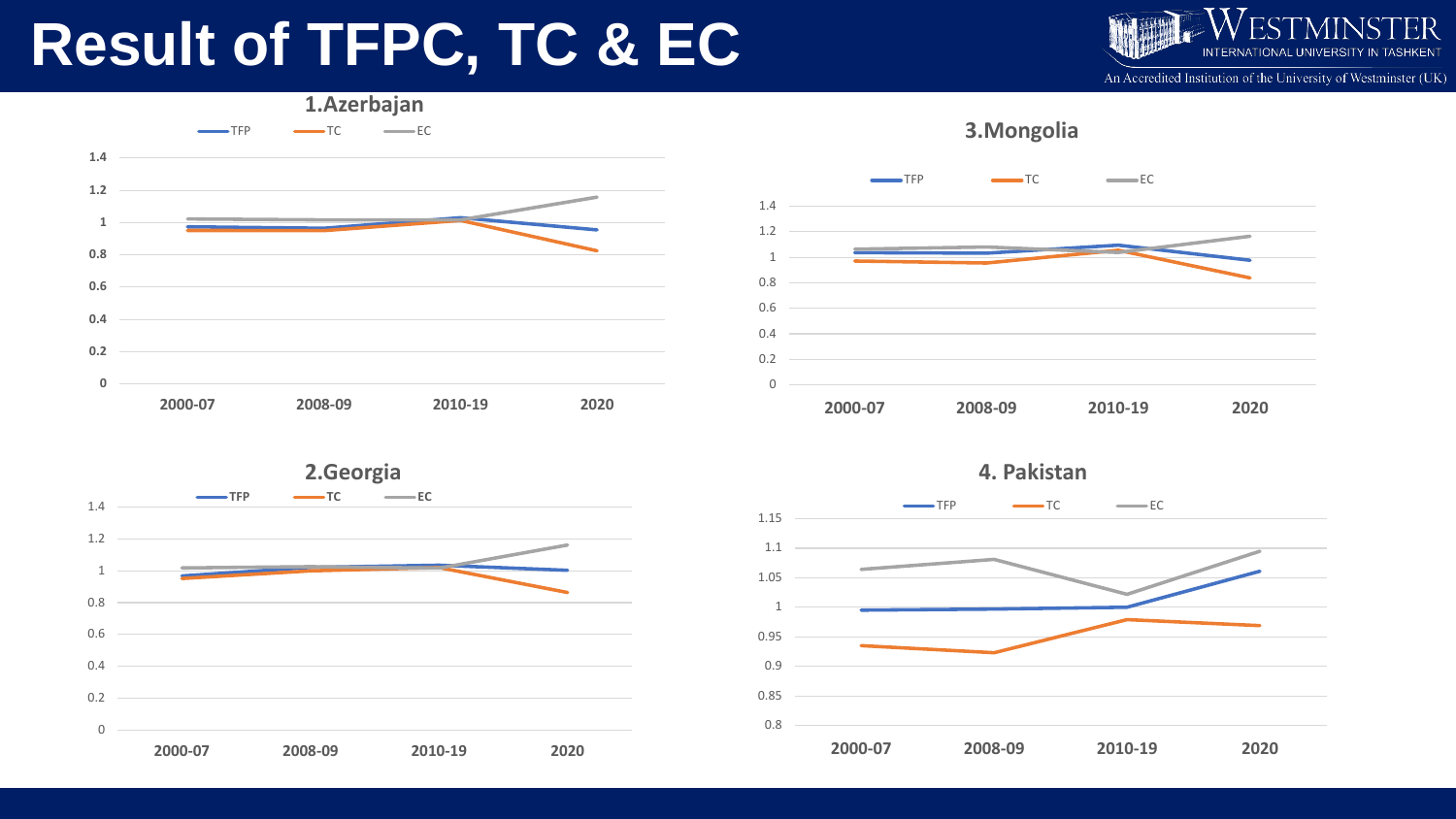### **Result**



An Accredited Institution of the University of Westminster (UK)





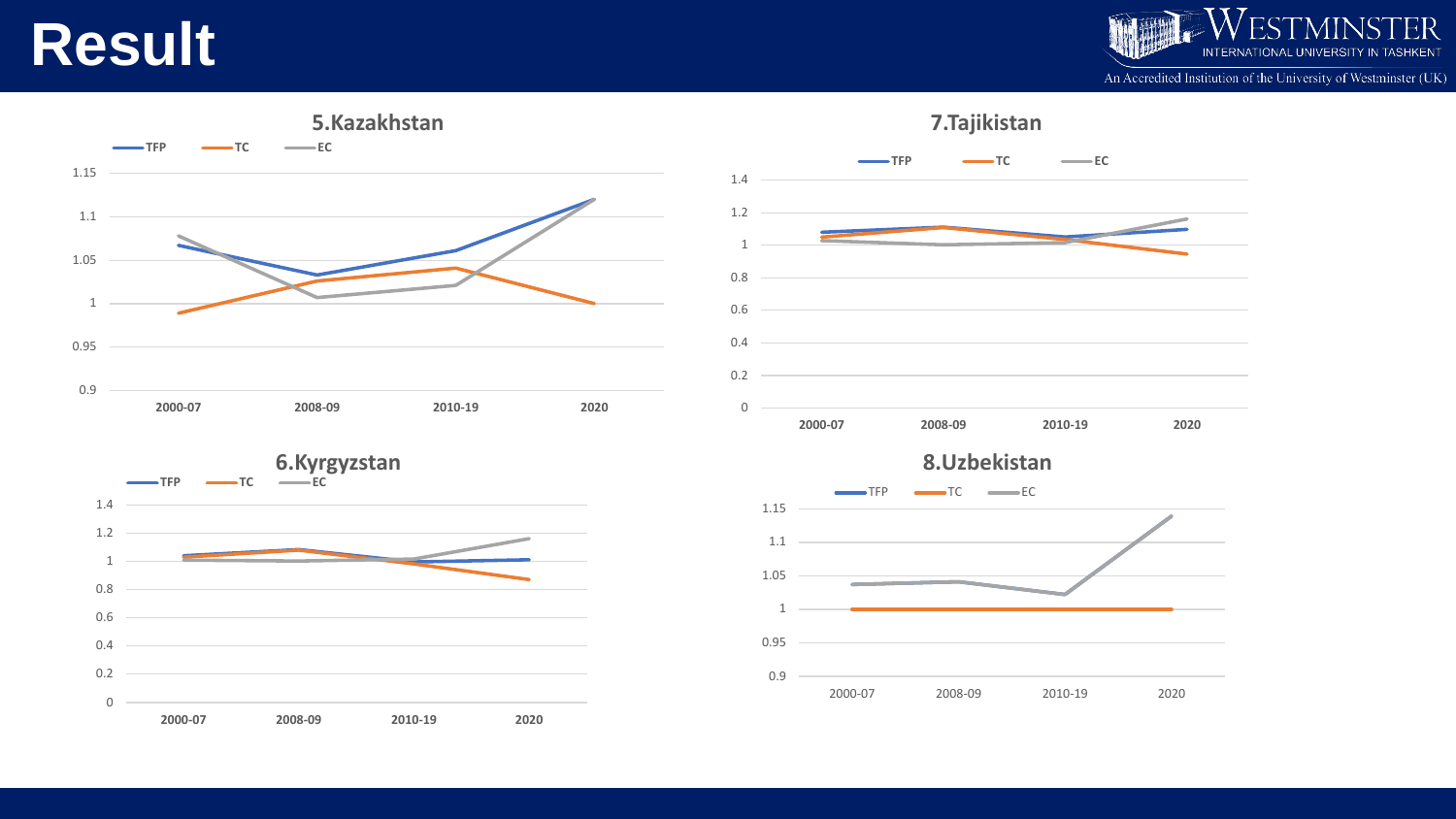

An Accredited Institution of the University of Westminster (UK)

|            | Azerbaijan                                                                                                                                                                                                                     | Georgia                                                                                                                                                                                            | <b>Kazakhstan</b>                                                                                                                                                      | Kyrgyzstan                                                                                                                                 | <b>Mongolia</b>                                                                                     | Pakistan                                                                     | Tajikistan                                       | <b>Uzbekistan</b>    |
|------------|--------------------------------------------------------------------------------------------------------------------------------------------------------------------------------------------------------------------------------|----------------------------------------------------------------------------------------------------------------------------------------------------------------------------------------------------|------------------------------------------------------------------------------------------------------------------------------------------------------------------------|--------------------------------------------------------------------------------------------------------------------------------------------|-----------------------------------------------------------------------------------------------------|------------------------------------------------------------------------------|--------------------------------------------------|----------------------|
| 2008-2009  | TFP<1                                                                                                                                                                                                                          | TFP>1                                                                                                                                                                                              | TFP>1                                                                                                                                                                  | TFP>1                                                                                                                                      | TFP>1                                                                                               | TFP<1                                                                        | TFP>1                                            | TFP>1                |
| <b>GFC</b> | <b>TC<ec< b=""></ec<></b>                                                                                                                                                                                                      | TC <ec< th=""><th>TC&gt;EC</th><th>TC&gt;EC</th><th>TC<ec< th=""><th><b>TC<ec< b=""></ec<></b></th><th>TC&gt;EC</th><th>TC<ec< th=""></ec<></th></ec<></th></ec<>                                  | TC>EC                                                                                                                                                                  | TC>EC                                                                                                                                      | TC <ec< th=""><th><b>TC<ec< b=""></ec<></b></th><th>TC&gt;EC</th><th>TC<ec< th=""></ec<></th></ec<> | <b>TC<ec< b=""></ec<></b>                                                    | TC>EC                                            | TC <ec< th=""></ec<> |
|            | need<br>to                                                                                                                                                                                                                     | robust                                                                                                                                                                                             | adaptable                                                                                                                                                              | robust                                                                                                                                     | robust                                                                                              | need<br>to                                                                   | robust                                           | robust               |
|            | adapt                                                                                                                                                                                                                          |                                                                                                                                                                                                    |                                                                                                                                                                        |                                                                                                                                            |                                                                                                     | adapt                                                                        |                                                  |                      |
| 2020       | TFP<1                                                                                                                                                                                                                          | TFP>1                                                                                                                                                                                              | TFP>1                                                                                                                                                                  | TFP>1                                                                                                                                      | TFP<1                                                                                               | TFP>1                                                                        | TFP>1                                            | TFP>1                |
| COVID-19   | TC <ec< th=""><th>TC<ec< th=""><th>TC<ec< th=""><th>TC<ec< th=""><th><b>TC<ec< b=""></ec<></b></th><th>TC<ec< th=""><th>TC<ec< th=""><th>TC<ec< th=""></ec<></th></ec<></th></ec<></th></ec<></th></ec<></th></ec<></th></ec<> | TC <ec< th=""><th>TC<ec< th=""><th>TC<ec< th=""><th><b>TC<ec< b=""></ec<></b></th><th>TC<ec< th=""><th>TC<ec< th=""><th>TC<ec< th=""></ec<></th></ec<></th></ec<></th></ec<></th></ec<></th></ec<> | TC <ec< th=""><th>TC<ec< th=""><th><b>TC<ec< b=""></ec<></b></th><th>TC<ec< th=""><th>TC<ec< th=""><th>TC<ec< th=""></ec<></th></ec<></th></ec<></th></ec<></th></ec<> | TC <ec< th=""><th><b>TC<ec< b=""></ec<></b></th><th>TC<ec< th=""><th>TC<ec< th=""><th>TC<ec< th=""></ec<></th></ec<></th></ec<></th></ec<> | <b>TC<ec< b=""></ec<></b>                                                                           | TC <ec< th=""><th>TC<ec< th=""><th>TC<ec< th=""></ec<></th></ec<></th></ec<> | TC <ec< th=""><th>TC<ec< th=""></ec<></th></ec<> | TC <ec< th=""></ec<> |
|            | need<br>to                                                                                                                                                                                                                     | adaptable                                                                                                                                                                                          | adaptable                                                                                                                                                              | adaptable                                                                                                                                  | <b>Need</b><br>to                                                                                   | robust                                                                       | adaptable                                        | robust               |
|            | adapt                                                                                                                                                                                                                          |                                                                                                                                                                                                    |                                                                                                                                                                        |                                                                                                                                            | transform                                                                                           |                                                                              |                                                  |                      |
|            |                                                                                                                                                                                                                                |                                                                                                                                                                                                    |                                                                                                                                                                        |                                                                                                                                            |                                                                                                     |                                                                              |                                                  |                      |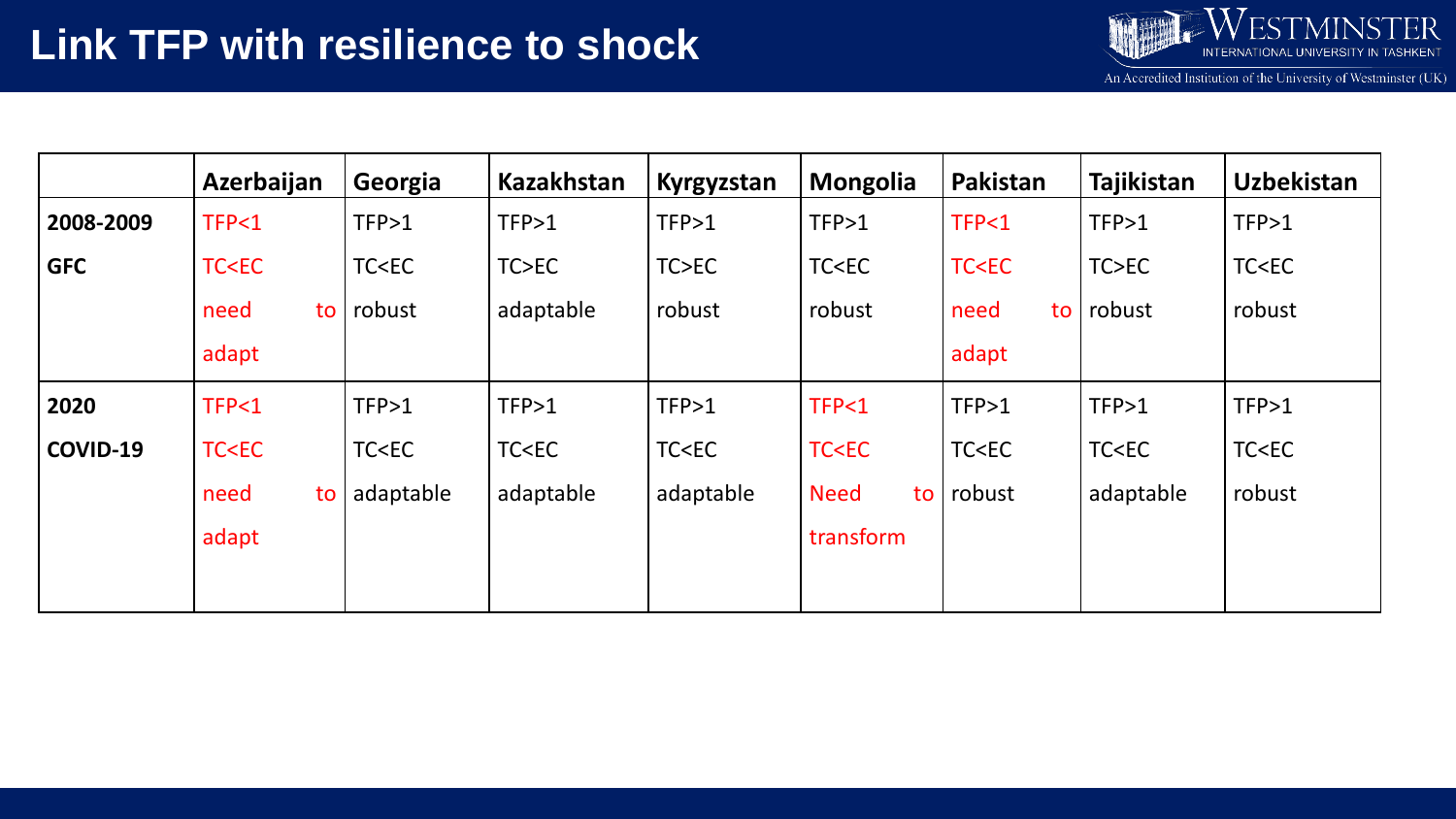# **Conclusion & Policy implications**

- An Accredited Institution of the University of Westminster (UK)
- Countries have varied reveled resilience capacities to shocks and between shocks
- Most countries that showed resilience maintained their TFP growth by increasing their efficiency
- The study has valuable implications for informing agricultural policies on building agriculture resilience
- Encourage progress in TC component of TFP with agriculture innovations. Thus improving expenditure to promote ag. research and science
- need to focus on adopting the right productivity boosting strategies to increase resilience capacities before and during shocks including technical and institutional innovations and efficient use of scarce resources, support high productivity sub-sectors, labour productivity skills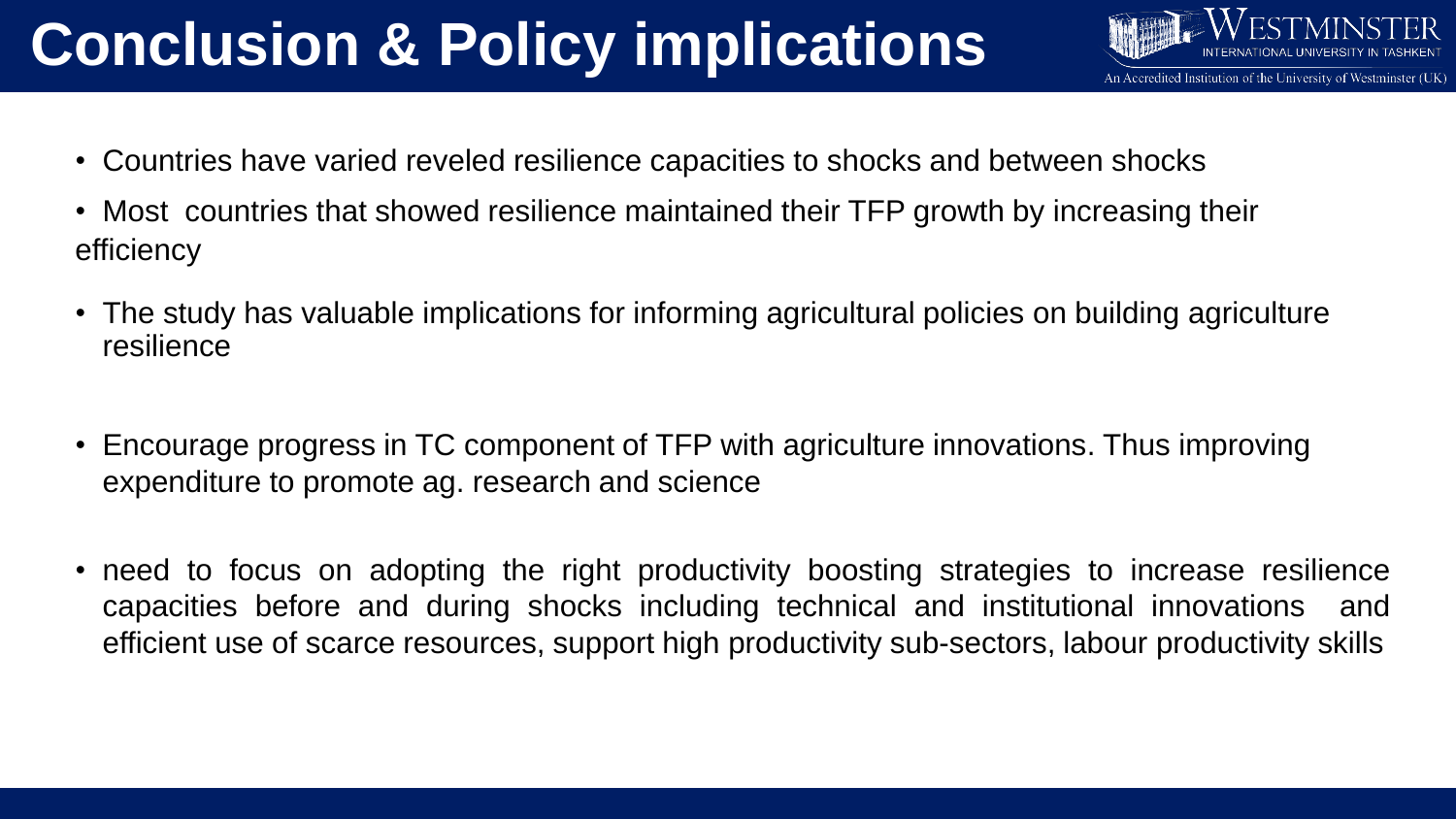



- Low expenditure for R&D in the CAREC countries cause for low TC contribution to TFP (Israel & Korea 5%).
- Continue investing in skills & education (PAK 40% of pop. While AZE, KAZ and UZE have above 95% of population with secondary level education).
- Our study made us question the dominant theories on link between efficiency and market reforms? less reliance on subsidies?, minimum wage?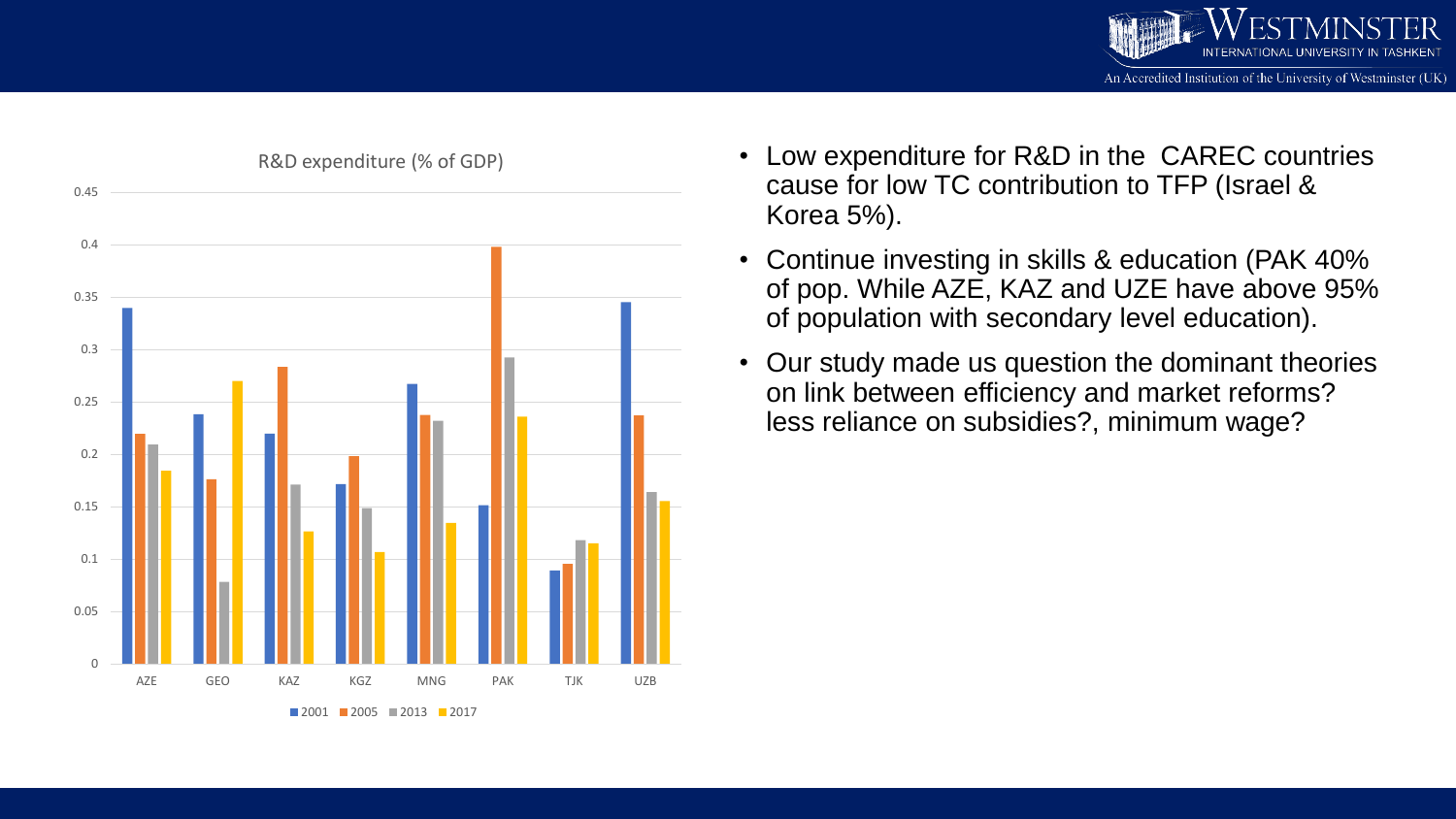

• Land ownership/ reforms…

• Minimum wages….

| <b>Agricultural land tenure</b> |            |              |            |
|---------------------------------|------------|--------------|------------|
|                                 | Only state | Only private |            |
|                                 | ownership  | ownership    | <b>Mix</b> |
| Azerbaijan                      |            |              | X          |
| Georgia                         |            |              | X          |
| Kazakhstan                      |            |              | X          |
| Kyrgyzstan                      |            | X            |            |
| Mongolia                        | X          |              |            |
| Pakistan                        |            | X            |            |
| Tajikistan                      | X          |              |            |
| Uzbekistan                      | X          |              |            |